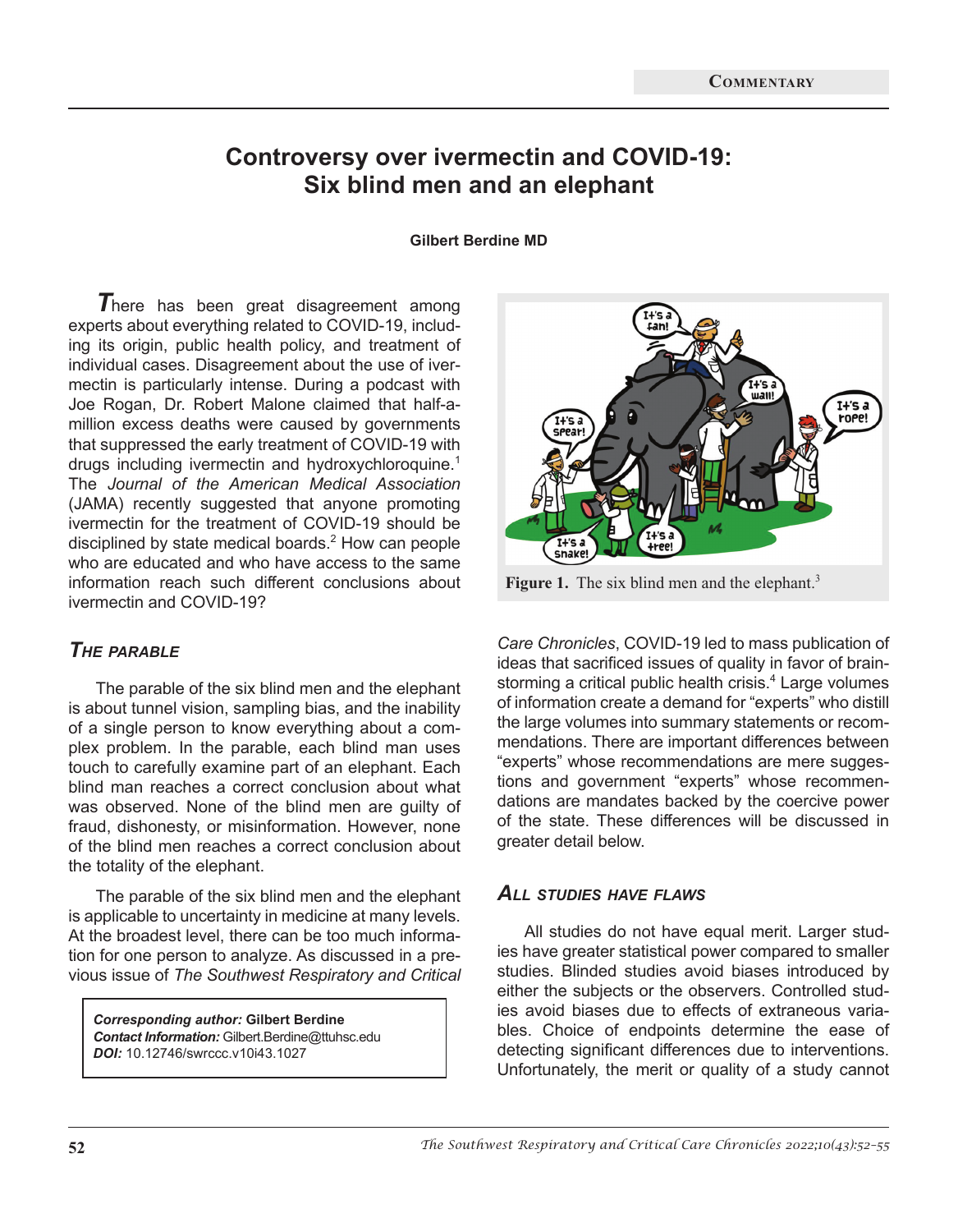be objectively assigned a score as it is impossible to compare differences of different types. At a fundamental level, human studies are never as reproducible as a physics experiment due to the variability among individual human beings. Medical studies necessarily introduce elements of tunnel vision and sampling bias seen in the parable of the six blind men and the elephant.

The National Library of Medicine includes reviews about efficacy of ivermectin for the treatment of COVID-19. One review supports the use of ivermectin.<sup>5</sup> Another review claims no benefit of ivermectin.<sup>6</sup> How do we determine which review reaches the correct conclusion? Perhaps, like the six blind men in the parable, the two reviews are observing fundamentally different aspects (tusk vs. leg) of a broader totality (elephant). Perhaps the devil is in the details of the studies. Perhaps there is no objectively correct answer as to which review conclusion is correct.

Even randomized controlled trials–the gold standard of clinical research trials–have limitations that prevent objectively correct conclusions. No two groups of people can possibly be equal due to the inherent variability among humans. Statistical methods are needed to determine the likelihood that differences in outcomes are due to interventions rather than random chance. Statistical methods are always subject to type I and type II errors. A type I error is a false positive conclusion by rejection of a true null hypothesis. Opponents of an intervention can claim that a study demonstrating a significant benefit of an intervention was a type I error. A type II error is a false negative conclusion due to random luck rather than a true null hypothesis. Advocates of an intervention can claim that a study showing no benefit of an intervention was a type II error.

Choice of end point is a major difference in study design and has a big impact on the ability to detect efficacy or benefit. Choice of subjects is another aspect of study design that determines the ability to detect efficacy or benefit. There is also an effect on the magnitude of costs or side effects. A study on ICU patients requiring mechanical ventilation will require fewer subjects to detect deaths, but disease progression might be too great for intervention to change

outcome. A study on patients with positive PCR tests for the COVID virus will require more subjects to detect deaths, but intervention is more likely to have a favorable impact on an outcome, and a large percentage of subjects are expected to survive without any intervention.

### *Sampling bias*

In the parable of the six blind men and the elephant, there was sampling bias due to nonhomogeneous features of the elephant. The front of the elephant has much different characteristics than the rear of the elephant. Human beings are not fungible commodities. For COVID-19, age is a major risk factor for poor outcome. Furthermore, the risk of age is not linear, so it is not sufficient that the mean age of the treatment group be equal to the mean age of the control group, but the distribution of age in the two groups can also affect outcome. Usual tests to ensure that the treatment group is comparable to the control group may not be adequate for the age variable in a study on COVID-19 due to the marked non-linearity of effect of age on outcome. If the distribution of age in a treatment group does not properly match the distribution of age in the control group, one could see either a false positive conclusion or a false negative conclusion.

Randomized control trials can be controlled only for variables that we know are important. It is not possible for the two groups of subjects to be precisely matched for all variables. We try to match the two groups of subjects for those variables known to be important to outcome. Even with the best of scientific intentions, it is not possible to control for variables not known to be important. It is possible for either a false positive conclusion or a false negative conclusion due to things we do not know. It is hubris to think we know everything that is important for something as complicated as COVID-19. We become one of the six blind men in the elephant parable. Humility requires us to consider that conclusions from the best randomized control trials might be wrong. Humility requires each of the six blind men to consider the opinions of the other blind men.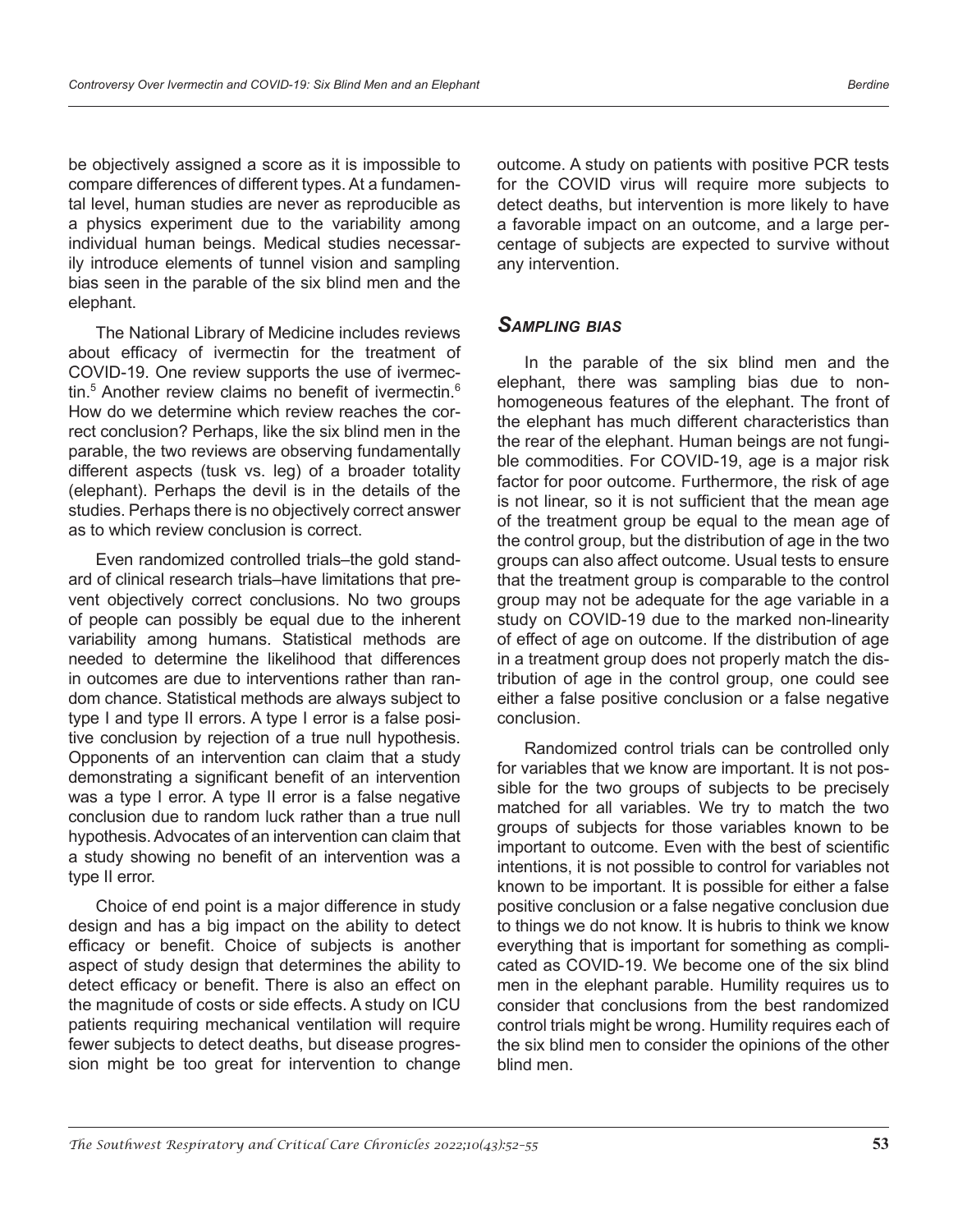### *Confirmation bias*

#### **All lies and jest Still, a man hears what he wants to hear And disregards the rest** *The Boxer* by Simon and Garfunkel

How do we resolve the conflicting information about ivermectin and COVID-19? It is easy to be a dispassionate observer before we reach any conclusion. As one reviews data, however, once one hypothesis seems more likely correct, subsequent observation becomes subject to confirmation bias. We all have limited time. Nobody has enough time to dispassionately weigh every study. If an observer finds evidence for fraud or plagiarism, the observer will likely dismiss the study and move on to the next one. Confirmation bias determines how much time and effort an observer will devote to an honest study. If the study conclusion agrees with the observer bias, there is little incentive to look for flaws. If the study conclusion disagrees with the observer bias, there is incentive to more carefully analyze methodology looking for flaws such as sampling bias. Both tendencies increase observer satisfaction that his or her bias is objectively correct. Prior to reaching a preliminary conclusion, it might take a feather weight of evidence to persuade an observer one way or another. Once a preliminary conclusion has been reached, however, it takes a sledgehammer of evidence to persuade an observer to switch sides. The more evidence has been analyzed, a larger and heavier sledgehammer is required to change observer conclusion. If the blind man observing the tail thinks his conclusion about the rope is correct, the blind man will dismiss alternative observations as incorrect over any flaw found in the observations of the other five blind men. As the confirmation bias of a single blind man becomes more deeply ingrained, smaller and smaller flaws become sufficient to dismiss the observations of the other five blind men.

### *Treatment of dissent*

As noted above, there are studies supporting the use of ivermectin in COVID-19 and other studies concluding that ivermectin has no benefit. During the preceding discussion, I have described how individuals decide which opinion to accept as correct. How does society make this decision? One method is to have one opinion declared as Truth and regard dissenting opinions as dangerous that need to be suppressed or purged. *The Journal of the American Medical Association* (JAMA) recently applied this method and suggested that anyone who promoted the use of ivermectin for the treatment of COVID-19 should be disciplined by the state medical board.<sup>2</sup> The elevation of an opinion to a Truth that cannot permit or tolerate any dissent has the character of a religious cult rather than a scientific organization. Frequently, this approach employs a logical fallacy known as Appeal to Authority.<sup>7</sup> An opinion is asserted to represent unassailable Truth based on the authority of the person or persons articulating the opinion. This elevates the authority as a divine source of infallible Truth. Dissent is treated as evil that should be suppressed and punished as either apostasy or heresy. The JAMA commentary suggested that any disagreement with CDC guidelines should be disciplined by the state medical board.<sup>2</sup> There can be serious problems for society even if the official Truth is, in fact, correct. By directing attention to dissenting opinions, the publicity may actually spread the dissent rather than suppress it. This is known as the Streisand Effect.<sup>8</sup> It is named after the entertainer Barbara Streisand who attempted to suppress a photograph but, instead, increased views of the photograph. Obviously, the greater danger to society is when the official Truth is, in fact, incorrect, which can lead to incorrect conclusions that are derived from the axiomatic assumption of the incorrect view. A famous example is the treatment of Galileo and Copernicus by the Catholic Church. This approach is characterized by hubris.

The other approach is to let dissenting opinions compete for acceptance. This is the basis of trial by jury. The goal of the opposing attorneys is not to discover Truth. Nor is the goal of the opposing attorneys to compel a jury to accept one side as Truth. Rather the goal of the opposing attorneys is to convince the jury that their argument is more credible and has greater merit. This approach is part of the Scientific Method. The merit of a scientific hypothesis is based on the ability to make successful predictions of future observations and the ability to defend itself against dissent. Successful defense against dissent is based on the merits of the hypothesis rather than the reputations of those who articulate the hypothesis. With